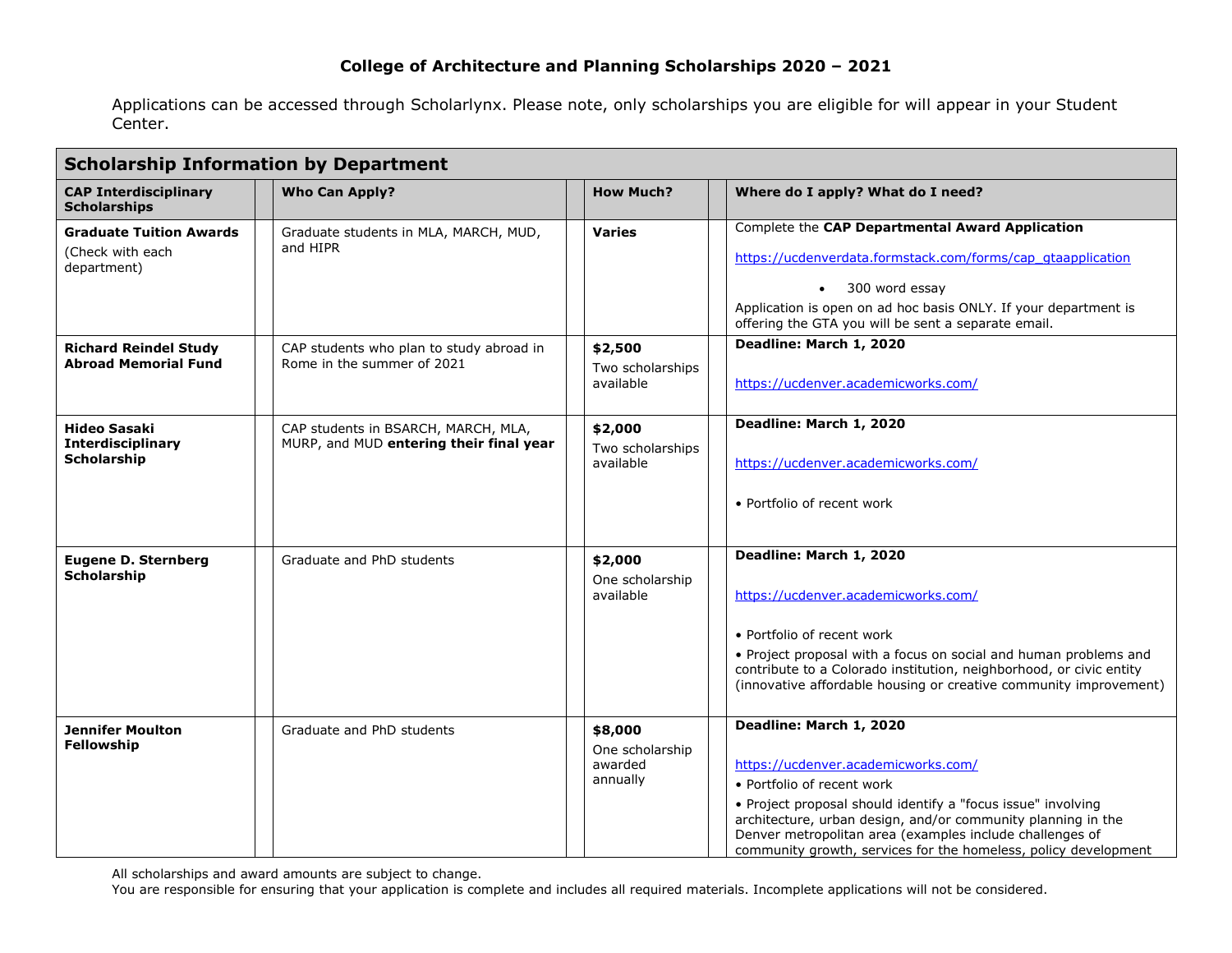|                                              |                   | historic neighborhoods)                                                                    | affecting design disciplines, issues surrounding new architecture in                                                                                                                                                                                                                                                                                                                                                                                                                                                                                                                                                                                                                        |
|----------------------------------------------|-------------------|--------------------------------------------------------------------------------------------|---------------------------------------------------------------------------------------------------------------------------------------------------------------------------------------------------------------------------------------------------------------------------------------------------------------------------------------------------------------------------------------------------------------------------------------------------------------------------------------------------------------------------------------------------------------------------------------------------------------------------------------------------------------------------------------------|
| <b>Clinton Family Endowed</b><br>Scholarship | Graduate students | Deadline: March 1, 2020<br>\$2,500<br>Three awards<br>available<br>• Resume/ CV            | https://ucdenver.academicworks.com/<br>• Essay. 500 words describing interest in Traditional Design                                                                                                                                                                                                                                                                                                                                                                                                                                                                                                                                                                                         |
| <b>Dana Crawford Endowed</b><br>Scholarship  | CAP students      | Deadline: March 1, 2020<br>\$1,000<br>Up to two<br>awards available                        | https://ucdenver.academicworks.com/<br>• Essay. 500 words describing how you are a change agent in your<br>community and how you envision your career enhancing the built<br>environment embodied by the work and values of Dana Crawford.                                                                                                                                                                                                                                                                                                                                                                                                                                                  |
| <b>ZGF Architects</b><br>Scholarship         | Graduate students | Deadline: March 1, 2020<br>\$15,000<br>Will be divided<br>among<br>recipients<br>$\bullet$ | https://ucdenver.academicworks.com/<br>Portfolio of recent work<br>Essay. 500 words describing the opportunity to work<br>outside of Denver, and how you would use your education<br>to influence the built environment of another city.<br>Recipients of this scholarship will receive the opportunity to<br>participate in a paid internship program that is established<br>at ZGF Architects. Internships may be offered during the<br>academic year in which the award is received or during<br>either of the summers adjacent to the award year. There<br>are three spots for students and the internships are<br>available in Seattle, Portland, Los Angeles, and<br>Washington, D.C. |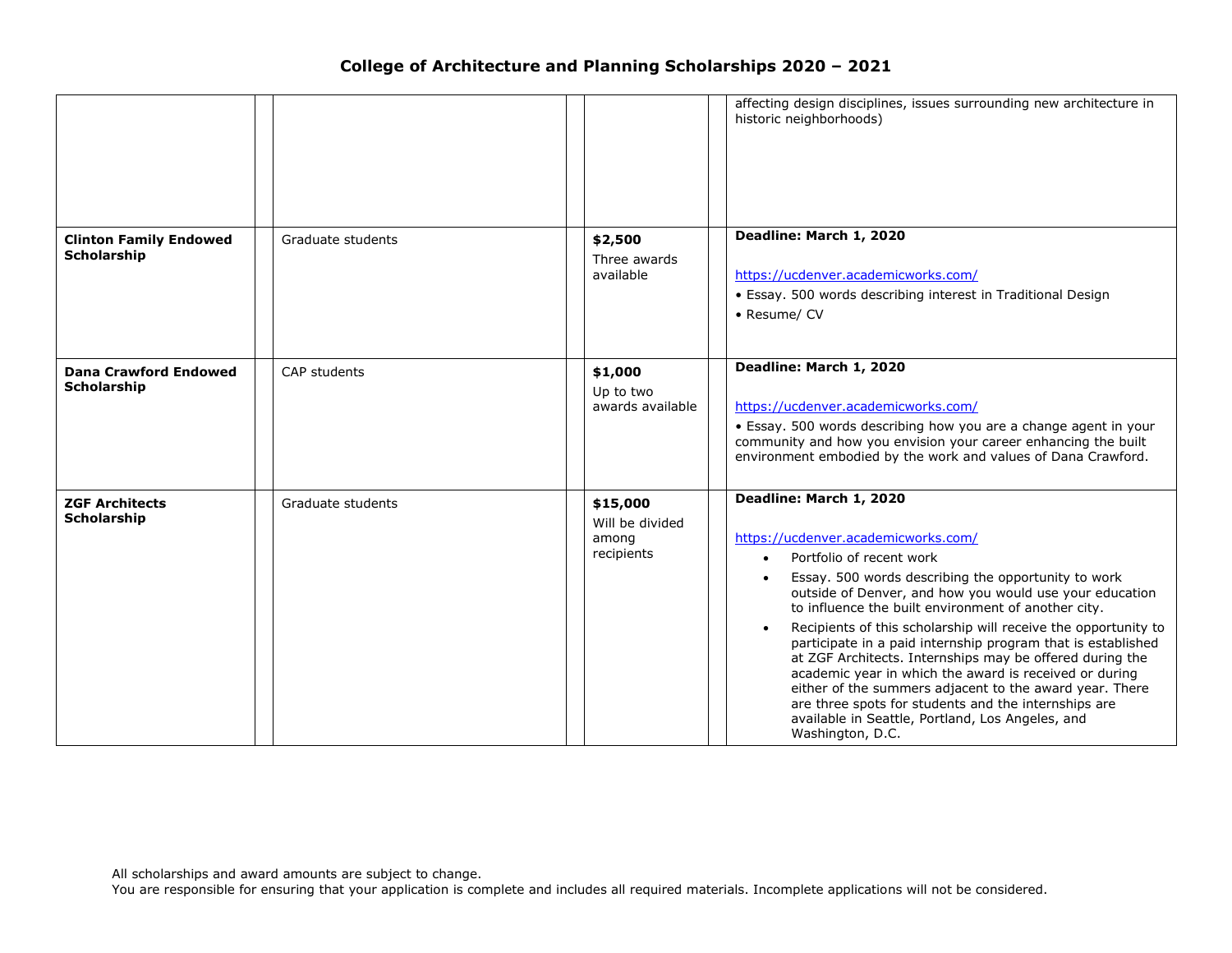| <b>Don Ruggles and Nancy</b><br><b>Sager Scholarship</b> | <b>CAP Students</b>                                                                                                                                       | \$2,000<br>One scholarship<br>available     | Deadline: March 1, 2020<br>https://ucdenver.academicworks.com/<br>Essay. 500 words regarding your interest in Traditional<br>$\bullet$<br>Architecture, specifically issues related to the practice of<br>contemporary traditional architecture and the importance<br>of beauty. Make sure to mention any educational or<br>professional experience you have in Traditional Design. |
|----------------------------------------------------------|-----------------------------------------------------------------------------------------------------------------------------------------------------------|---------------------------------------------|-------------------------------------------------------------------------------------------------------------------------------------------------------------------------------------------------------------------------------------------------------------------------------------------------------------------------------------------------------------------------------------|
| <b>BS Architecture</b><br><b>Scholarships</b>            |                                                                                                                                                           |                                             |                                                                                                                                                                                                                                                                                                                                                                                     |
| <b>Denver Chapter of RCI</b><br><b>Scholarship</b>       | Undergraduate BSArch students<br>Must be enrolled in Studio II or<br>higher at application deadline<br>Must be enrolled full-time in the<br>awarding year | \$500<br>One scholarship<br>available       | Deadline: March 1, 2020<br>https://ucdenver.academicworks.com/                                                                                                                                                                                                                                                                                                                      |
| <b>CAP Undergraduate</b><br><b>Scholarship</b>           | Undergraduate BSArch students<br>Must have GPA of 2.75 or higher                                                                                          | \$2500<br>Four<br>scholarships<br>available | Deadline: March 1, 2020<br>https://ucdenver.academicworks.com/<br>Essay describing your financial need and positive<br>$\bullet$<br>contributions to the Architecture program                                                                                                                                                                                                       |
| <b>CAP Dean's Merit</b><br>Scholarship                   | Undergraduate BSArch students<br>Must be Colorado resident (U.S.<br>Citizen, or Legal Permanent<br>Residency is required)                                 | <b>Varies</b>                               | Deadline: March 1, 2020<br>https://ucdenver.academicworks.com/                                                                                                                                                                                                                                                                                                                      |

| <b>MARCH Scholarships</b>                  | <b>Qualifications</b> | Award                                         | <b>Application Procedures</b>                                                                                                            |
|--------------------------------------------|-----------------------|-----------------------------------------------|------------------------------------------------------------------------------------------------------------------------------------------|
| <b>Brian Hovey Memorial</b><br>Scholarship | <b>MARCH students</b> | \$8,000<br>May be divided<br>among recipients | Deadline: March 1, 2020<br>https://ucdenver.academicworks.com/                                                                           |
|                                            |                       |                                               | • Essay. 500 words describing work ethic, financial need, and<br>contribution to the betterment of the community and the<br>environment. |
| <b>Anderson Mason Dale</b><br>Scholarship  | <b>MARCH students</b> | \$6,000<br>One scholarship<br>available       | Deadline: March 1, 2020<br>https://ucdenver.academicworks.com/                                                                           |

All scholarships and award amounts are subject to change.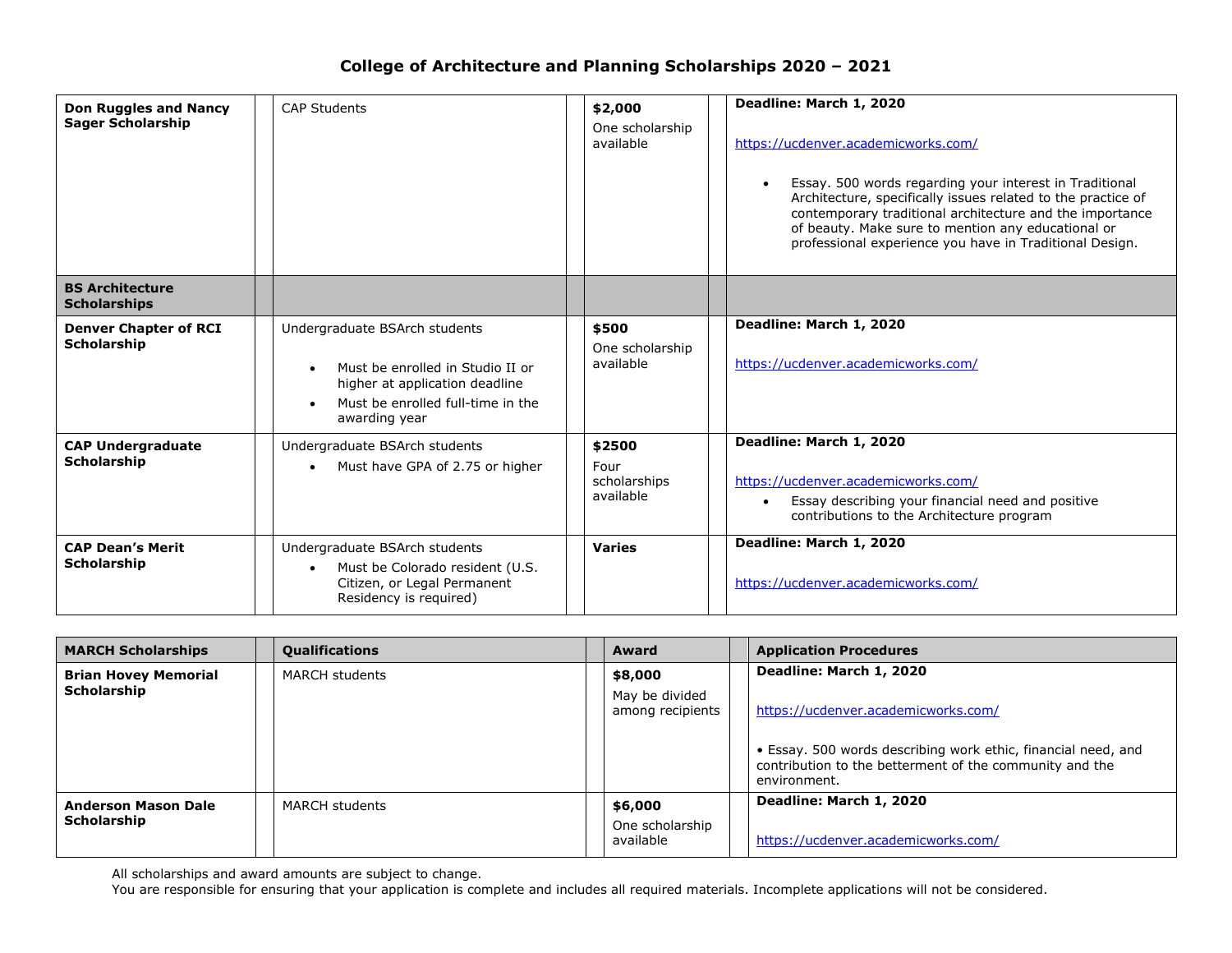|                                            |                                          |                                                | • Portfolio of recent work.<br>• Please respond to the following questions with an essay, each<br>not to exceed 300 words.<br>1. Based on your academic experience thus far, describe<br>the architectural aspects of your work that you believe<br>will continue to inform and evolve as important<br>determinants in your design projects?<br>2. Please describe, using architectural precedents, work<br>that has had a profound effect on your thinking about<br>architecture especially as it pertains to your own work?<br>Please describe why an internship at Anderson Mason<br>3.<br>Dale will be a meaningful experience for you;<br>additionally, discuss how your unique insights, skills or<br>interests may benefit Anderson Mason Dale. |
|--------------------------------------------|------------------------------------------|------------------------------------------------|--------------------------------------------------------------------------------------------------------------------------------------------------------------------------------------------------------------------------------------------------------------------------------------------------------------------------------------------------------------------------------------------------------------------------------------------------------------------------------------------------------------------------------------------------------------------------------------------------------------------------------------------------------------------------------------------------------------------------------------------------------|
| <b>Fentress Graduate</b><br>Scholarship    | <b>MARCH students</b>                    | \$3,000<br>One scholarship<br>available        | Deadline: March 1, 2020<br>https://ucdenver.academicworks.com/                                                                                                                                                                                                                                                                                                                                                                                                                                                                                                                                                                                                                                                                                         |
|                                            |                                          |                                                | • Portfolio of recent work                                                                                                                                                                                                                                                                                                                                                                                                                                                                                                                                                                                                                                                                                                                             |
|                                            |                                          |                                                | • Essay. 300 words regarding the opportunity to intern with<br>Fentress Architects.                                                                                                                                                                                                                                                                                                                                                                                                                                                                                                                                                                                                                                                                    |
| <b>Tom Obermeier</b><br><b>Scholarship</b> | MARCH students entering their final year | \$4,000<br>Multiple awards<br>may be available | Deadline: March 1, 2020<br>https://ucdenver.academicworks.com/                                                                                                                                                                                                                                                                                                                                                                                                                                                                                                                                                                                                                                                                                         |
|                                            |                                          |                                                |                                                                                                                                                                                                                                                                                                                                                                                                                                                                                                                                                                                                                                                                                                                                                        |
|                                            |                                          |                                                | Portfolio of recent work.<br>Essay. 300 words regarding the opportunity to work                                                                                                                                                                                                                                                                                                                                                                                                                                                                                                                                                                                                                                                                        |
|                                            |                                          |                                                | with OZ Architecture.                                                                                                                                                                                                                                                                                                                                                                                                                                                                                                                                                                                                                                                                                                                                  |
|                                            |                                          |                                                | Applicants to this scholarship are also encouraged to<br>apply for internship positions with OZ.                                                                                                                                                                                                                                                                                                                                                                                                                                                                                                                                                                                                                                                       |
|                                            |                                          |                                                |                                                                                                                                                                                                                                                                                                                                                                                                                                                                                                                                                                                                                                                                                                                                                        |

| <b>Landscape Architecture</b><br><b>Department Scholarships</b> | <b>Qualifications</b> | Award  | <b>Application Procedures</b>                                                                              |
|-----------------------------------------------------------------|-----------------------|--------|------------------------------------------------------------------------------------------------------------|
| <b>Brandes Scholarship</b>                                      | MLA students          | Varies | No Application. Recipient is chosen by faculty and award<br>supports research and professional engagement. |
|                                                                 |                       |        |                                                                                                            |

All scholarships and award amounts are subject to change.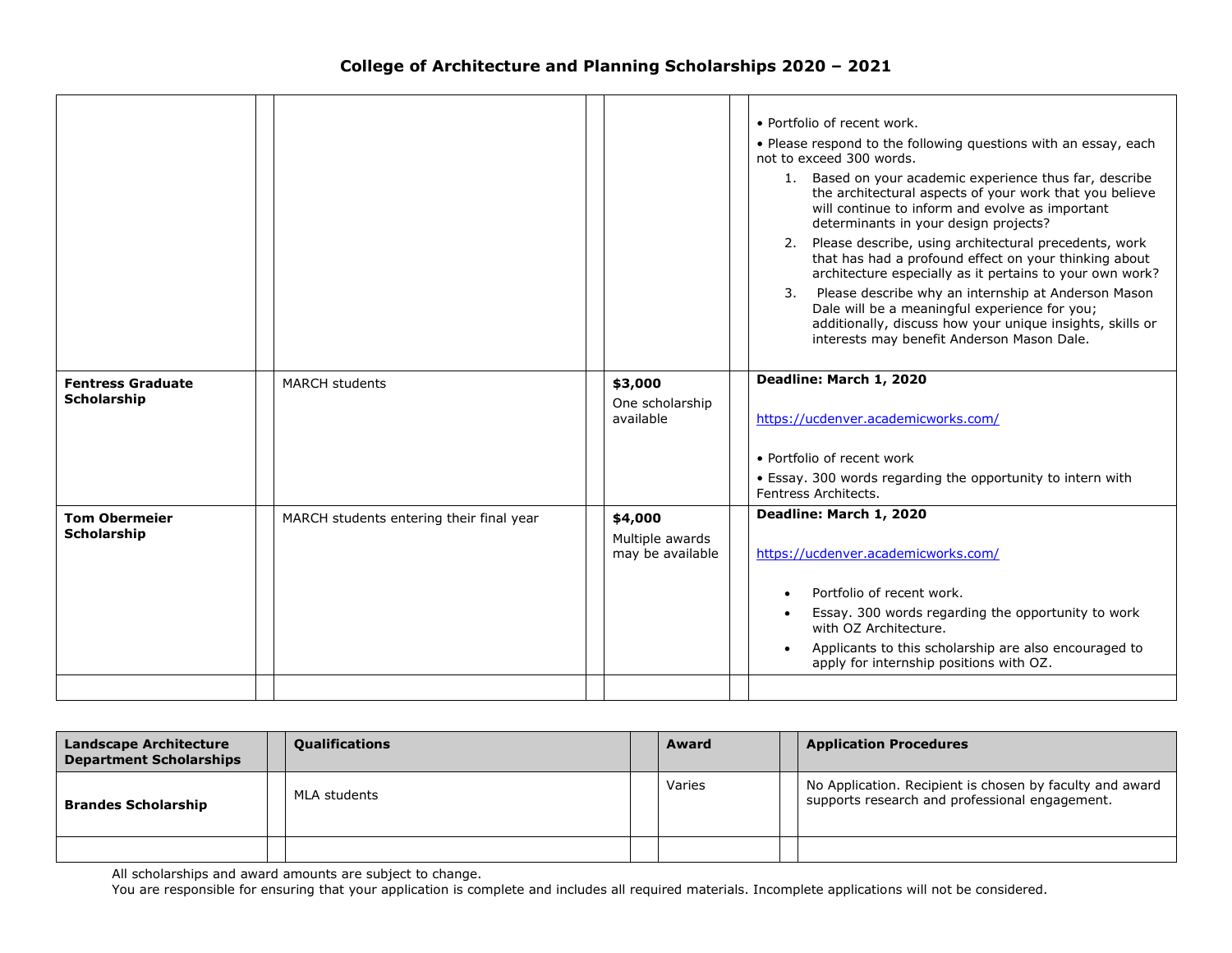| <b>CAP MLA Norris Design</b> | MLA students entering their final year | \$1,000                          | Deadline: March 1, 2020                                           |
|------------------------------|----------------------------------------|----------------------------------|-------------------------------------------------------------------|
| <b>Scholarship</b>           |                                        | Two<br>scholarships<br>available | https://ucdenver.academicworks.com/<br>• Portfolio of recent work |

| <b>Planning and Design</b><br><b>Department Scholarships</b>                    | Qualifications                                                                               | <b>Award</b>                                        | <b>Application Procedures</b>                                                                                                                                                                                                                                                                        |
|---------------------------------------------------------------------------------|----------------------------------------------------------------------------------------------|-----------------------------------------------------|------------------------------------------------------------------------------------------------------------------------------------------------------------------------------------------------------------------------------------------------------------------------------------------------------|
| <b>Trafton Bean Scholarship</b>                                                 | <b>MURP</b> students                                                                         | \$3,000<br>May be divided<br>up among<br>applicants | Deadline: March 1, 2020<br>https://ucdenver.academicworks.com/<br>• Essay. 500 words describing areas of interest and intended<br>contributions to the Planning profession.                                                                                                                          |
| <b>Robert &amp; Vesta Giltner</b><br><b>Memorial Scholarship</b><br><b>Fund</b> | <b>MURP</b> students                                                                         | \$2,000<br>May be divided<br>among applicants       | Deadline: March 1, 2020<br>https://ucdenver.academicworks.com/<br>• Essay. 500 words with a focus on planning issues in Denver<br>and how you can apply your education in Urban and Regional<br>Planning to help solve these issues.                                                                 |
| <b>David R. Hill Memorial</b><br><b>Scholarship</b>                             | <b>MURP</b> students                                                                         | \$1,500<br>May be divided<br>up among<br>applicants | Deadline: March 1, 2020<br>https://ucdenver.academicworks.com/<br>• Essay. 500 words describing interest in social factors in<br>urban design such as solar energy, energy conservation, and<br>pedestrianism.                                                                                       |
| <b>APA Colorado Scholarship</b>                                                 | MURP students<br>Must be active member of APA Colorado<br><b>Student Organization (APAS)</b> | <b>Varies</b>                                       | Deadline: March 1, 2020<br>https://ucdenver.academicworks.com/<br>· Essay. 500 words suggestions might include:                                                                                                                                                                                      |
| <b>Adrienne Balsover</b><br><b>Sustainability Scholarship</b><br><b>Fund</b>    | <b>Incoming MURP students. Not available to</b><br>students continuing the MURP program.     | \$2,000<br>One scholarship<br>awarded<br>annually   | Complete the CAP Departmental Award Application<br>https://ucdenverdata.formstack.com/forms/cap_qtaapplication<br>Recipient will be chosen by the Urban and Regional Planning<br>Admissions Committee and will be notified by email.<br>• Essay. 300 words demonstrating interest in Sustainability. |

All scholarships and award amounts are subject to change.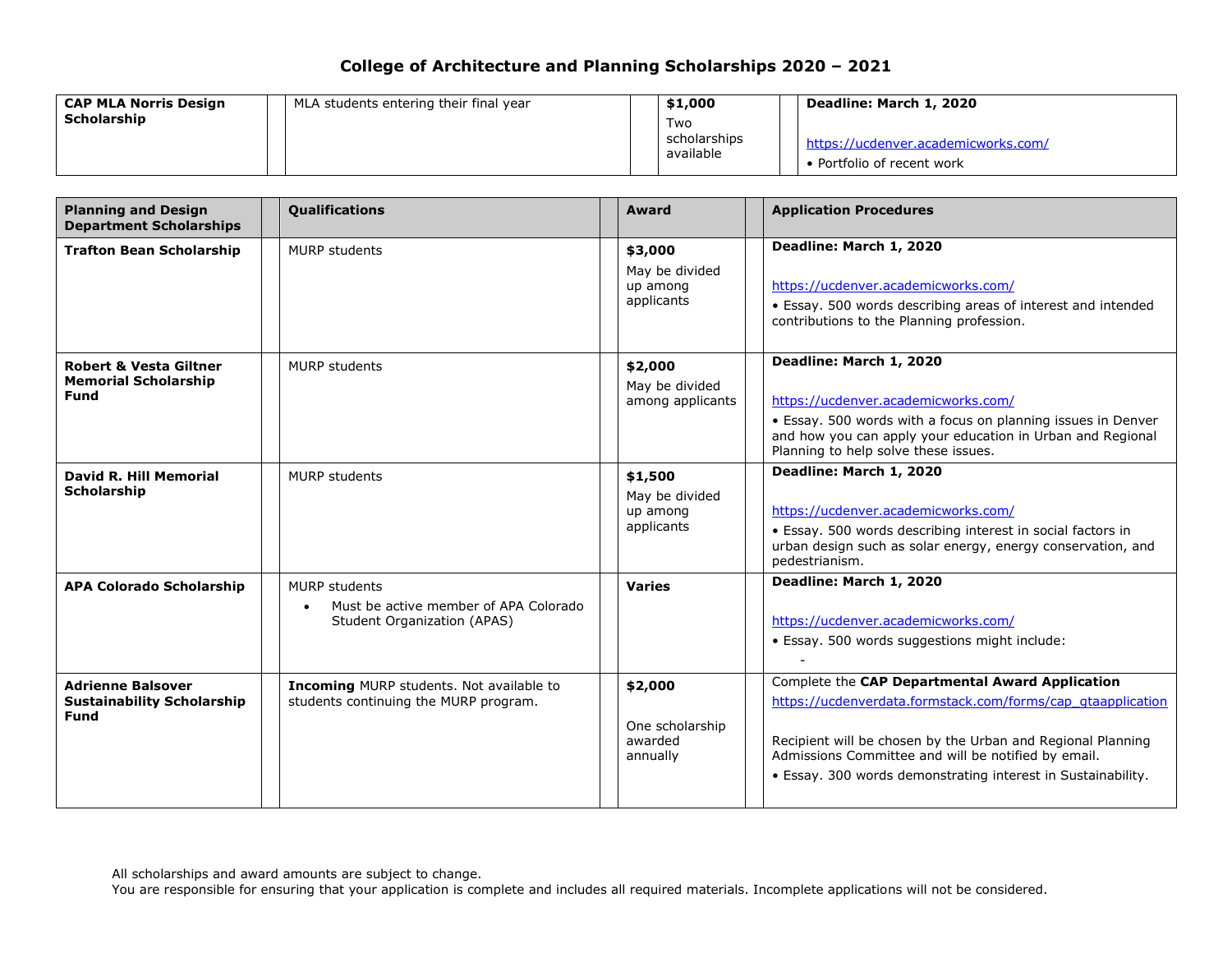| <b>EXTERNAL SCHOLARSHIPS</b>                                                                                                                                                                        |                                                                                                                                                                 |                                                            |                                                                                                                                                                                                                                                                                                                                                                                                                                                                                                 |  |  |  |  |
|-----------------------------------------------------------------------------------------------------------------------------------------------------------------------------------------------------|-----------------------------------------------------------------------------------------------------------------------------------------------------------------|------------------------------------------------------------|-------------------------------------------------------------------------------------------------------------------------------------------------------------------------------------------------------------------------------------------------------------------------------------------------------------------------------------------------------------------------------------------------------------------------------------------------------------------------------------------------|--|--|--|--|
| Architectural Education Foundation, AIA COLORADO (Please Note: You must turn in your application for these AEF scholarships to the<br>College of Architecture and Planning and not directly to AIA) |                                                                                                                                                                 |                                                            |                                                                                                                                                                                                                                                                                                                                                                                                                                                                                                 |  |  |  |  |
| <b>AEF Scholarships</b>                                                                                                                                                                             | Qualifications                                                                                                                                                  | Award                                                      | <b>Application Procedures</b>                                                                                                                                                                                                                                                                                                                                                                                                                                                                   |  |  |  |  |
| <b>Mike Kephart, AIA</b><br>Scholarship                                                                                                                                                             | <b>M. ARCH students</b><br>• Should have interest or concentration in<br>housing and urban planning issues                                                      | \$1,000<br>One scholarship<br>awarded<br>annually          | Complete the College's Scholarship Application Packet (available<br>online) and submit by March 1, 2020<br>• Three Request for Recommendation forms from<br>academic and/or professional sources<br>Established accomplishment academically and/or in<br>practice to the profession of architecture<br>Demonstrated financial need<br>$\bullet$<br>Strong interest in housing and urban planning                                                                                                |  |  |  |  |
| <b>Temple Hoyne Buell, FAIA</b><br><b>Scholarship</b>                                                                                                                                               | M. ARCH students<br>• Must be entering final year of study<br>• Award based on academic performance<br>and merit                                                | \$2,500<br>One scholarship<br>awarded<br>annually          | Complete the College's Scholarship Application Packet (available<br>online) and submit by March 1, 2020<br>• Three Request for Recommendation forms from<br>academic and/or professional sources<br>Include a statement of architectural background and<br>potential for contribution to the profession<br>Applicants for this scholarship award may not submit<br>applications to the Architectural Education Foundation,<br>AIA Colorado for other scholarship awards or grants this<br>year. |  |  |  |  |
| Priscilla C. and William.<br>W. Muchow, FAIA<br><b>Scholarship</b>                                                                                                                                  | <b>M. ARCH students</b><br>· Based on academic excellence,<br>professional promise and contribution to<br>the college.                                          | \$5,000<br>Award may be<br>divided into two<br>equal parts | Complete the College's Scholarship Application Packet (available<br>online) and submit by March 1, 2020<br>• Three Request for Recommendation forms from<br>academic and/or professional sources<br>Include a statement of architectural background and<br>$\bullet$<br>potential for contribution to the profession                                                                                                                                                                            |  |  |  |  |
| Robert K. Fuller, FAIA<br><b>Scholarship</b>                                                                                                                                                        | M. ARCH students<br>• Applicant must show established<br>accomplishment either academically<br>and/or in professional practice.<br>• Financial need considered. | \$2,500<br>One scholarship<br>awarded<br>annually          | Complete the College's Scholarship Application Packet (available<br>online) and submit by March 1, 2020<br>• Three Request for Recommendation forms from<br>academic and/or professional sources<br>Include a statement of architectural background and potential for<br>contribution to the profession                                                                                                                                                                                         |  |  |  |  |

All scholarships and award amounts are subject to change.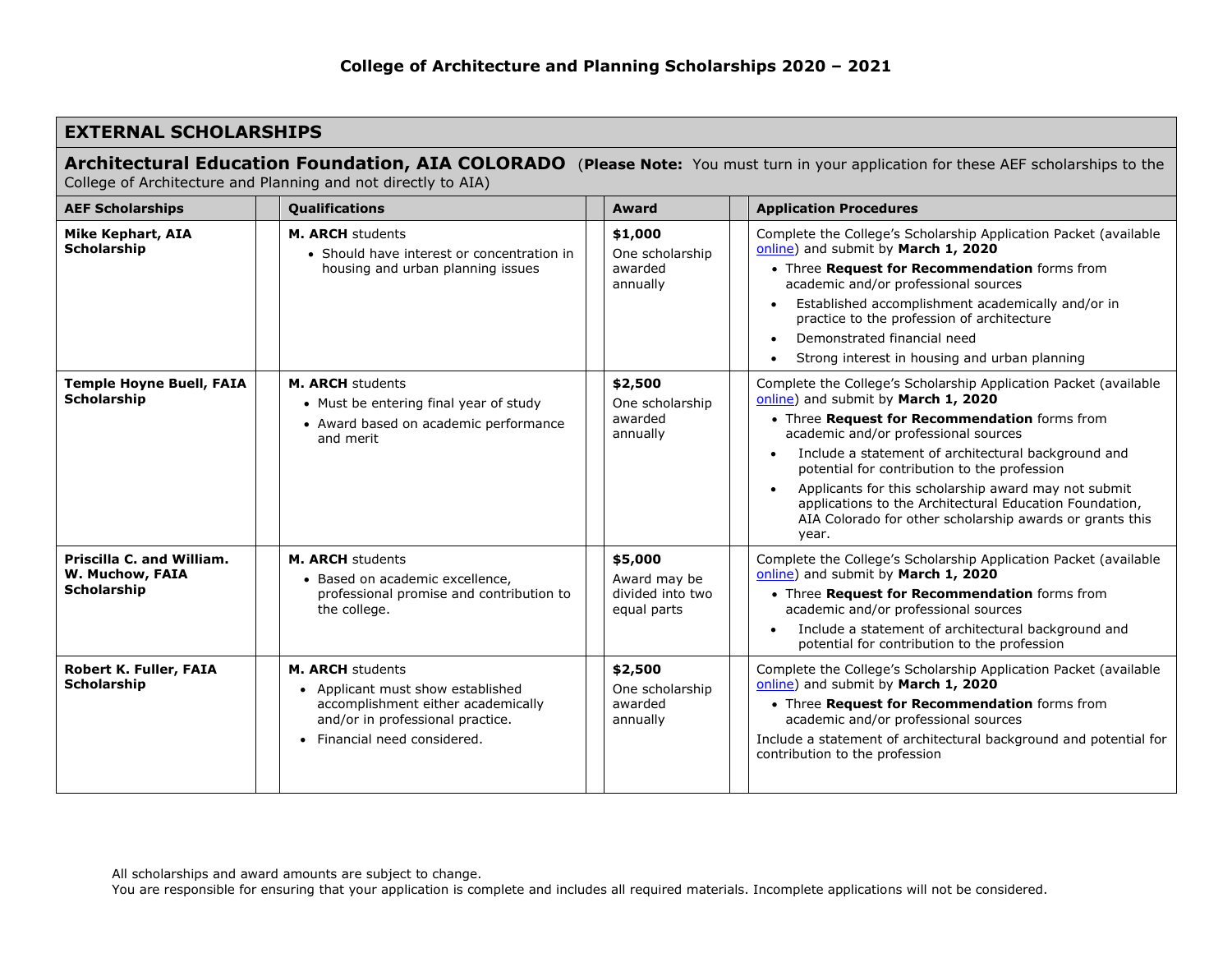| De Von M. Carlson, FAIA<br><b>Scholarship</b>             | <b>BS. ARCH/B. ENVD students</b><br>• Must be in their final year at the time of<br>application<br>• Must have completed an application to<br>CU Denver's MARCH program                                                                                                                | \$2,500<br>One scholarship<br>awarded<br>annually | Complete the College's Scholarship Application Packet (available<br>online) and submit by March 1, 2020<br>• Three Request for Recommendation forms from<br>academic and/or professional sources<br>• Submit a minimum of three (3) hand drawing<br>samples with the application<br>Include a statement of architectural background and potential for<br>contribution to the profession |
|-----------------------------------------------------------|----------------------------------------------------------------------------------------------------------------------------------------------------------------------------------------------------------------------------------------------------------------------------------------|---------------------------------------------------|-----------------------------------------------------------------------------------------------------------------------------------------------------------------------------------------------------------------------------------------------------------------------------------------------------------------------------------------------------------------------------------------|
| C. Gordon Sweet, AIA<br>Scholarship                       | <b>BS. ARCH/B. ENVD students</b><br>Must show promise of contribution to<br>profession/building industry<br>• Based on performance, disadvantaged<br>status and demonstrated financial need.                                                                                           | \$2,000<br>One scholarship<br>awarded<br>annually | Complete the College's Scholarship Application Packet (available<br>online) and submit to March 1, 2020<br>Include disadvantaged status statement                                                                                                                                                                                                                                       |
| <b>AIA Colorado</b><br><b>North Region</b><br>Scholarship | <b>B. ENVD</b> students<br>UNDERGRADUATE in good standing<br>• Student must be an AIAS member<br>• Based on evidence of need and<br>contribution to the College<br>• Must not be the recipient of any other<br>awards in the same year by Architectural<br><b>Education Foundation</b> | \$1,500<br>One scholarship<br>awarded<br>annually | Complete the College's Scholarship Application Packet (available<br>online) and submit by March 1, 2020                                                                                                                                                                                                                                                                                 |
| Gary G. Landin, AIA<br>Scholarship                        | <b>BS. ARCH/B. ENVD students</b><br>THIRD YEAR CONTINUING STUDY IN<br>ARCHITECTURE OPTION during the next<br>academic year<br>• Based on academic performance and<br>merit<br>• Financial need considered                                                                              | \$1,500<br>One scholarship<br>awarded<br>annually | Complete the College's Scholarship Application Packet (available<br>online) and submit by March 1, 2020                                                                                                                                                                                                                                                                                 |
| <b>Oscar R. Sanchez, AIAS</b><br><b>Scholarship</b>       | <b>BS. ARCH/B. ENVD students</b><br><b>ENTERING OR CONTINUING</b><br><b>UNDERGRADUATE student</b><br>• Based on performance, disadvantaged<br>status and demonstrated financial need.                                                                                                  | \$2,500<br>One scholarship<br>awarded<br>annually | Complete the College's Scholarship Application Packet (available<br>online) and submit by March 1, 2020                                                                                                                                                                                                                                                                                 |

All scholarships and award amounts are subject to change.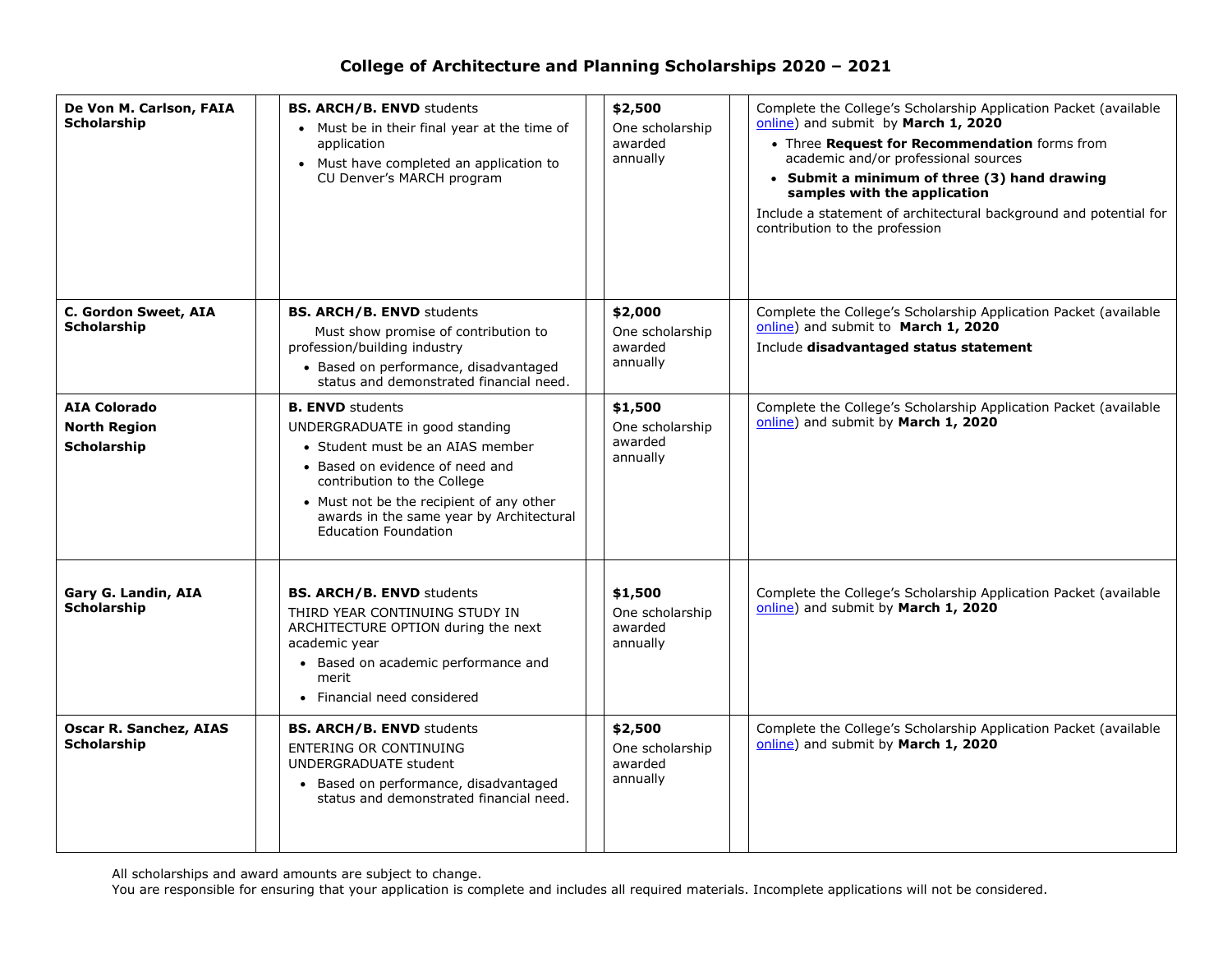| Kenneth R. Fuller, FAIA<br>Scholarship | <b>BS. ARCH/B. ENVD students</b><br>UNDERGRADUATE student entering the<br>Master of Architecture program at the CU<br>Denver<br>• Applicant must enter graduate study in<br>the summer or fall immediately following<br>the award<br>Based on academic excellence,<br>professional promise, and contribution to<br>the college | \$2,500<br>One scholarship<br>awarded<br>annually | Complete the College's Scholarship Application Packet (available<br>online) and submit by March 1, 2020 |
|----------------------------------------|--------------------------------------------------------------------------------------------------------------------------------------------------------------------------------------------------------------------------------------------------------------------------------------------------------------------------------|---------------------------------------------------|---------------------------------------------------------------------------------------------------------|
|                                        |                                                                                                                                                                                                                                                                                                                                |                                                   |                                                                                                         |

#### **[Travel Scholarships](http://www.aiacolorado.org/resources/scholarships-grants.php) from Architectural Education Foundation, AIA COLORADO (Subject to change, see AIA web site for details)**

| <b>AIA Travel Scholarship</b>                                                         | <b>Qualifications</b>                                                                                                                                                                                                                                                                                                                                                             | Award                                                                      | <b>Application Procedures</b>                                                                                                                                                                                                                                                                                                                                                                                                                                                                                                                                                                      |
|---------------------------------------------------------------------------------------|-----------------------------------------------------------------------------------------------------------------------------------------------------------------------------------------------------------------------------------------------------------------------------------------------------------------------------------------------------------------------------------|----------------------------------------------------------------------------|----------------------------------------------------------------------------------------------------------------------------------------------------------------------------------------------------------------------------------------------------------------------------------------------------------------------------------------------------------------------------------------------------------------------------------------------------------------------------------------------------------------------------------------------------------------------------------------------------|
| <b>Rodney S. Davis, FAIA</b><br><b>Traveling Scholarship</b>                          | Available to undergraduate and graduate students for<br>the study of architecture within or without the<br>continental United States.<br>Preference will be given to AIA Colorado members.                                                                                                                                                                                        | \$4,000<br>Scholarship<br>awarded in odd<br>numbered years.                | All Applications, Contact Davis Partnership<br>Architects, P.C. at 303.861.8555 or<br>http://www.davispartner.com for more information<br>and to apply.                                                                                                                                                                                                                                                                                                                                                                                                                                            |
| Florence G. and Arthur A.<br><b>FAIA Fisher, FAIA</b><br><b>Traveling Scholarship</b> | For study or travel outside the continental<br><b>United States.</b><br>Available to architects licensed by and residing in<br>Colorado or faculty of College of Architecture and<br>Planning at the University of Colorado.<br>Available to graduates from accredited Architectural<br>programs.<br>Preference will be given to AIA Colorado members, CU<br>faculty and students | \$5,000<br>This annual award<br>may be divided<br>between 2<br>recipients. | Obtain the <b>AIA</b> application. All application<br>materials should be delivered to the AIA<br>Colorado offices in hard copy, printed format.<br>See AIA website for deadline.<br>Applicant must submit a completed application form<br>and include project statement, proposed plan of<br>procedure, expected accomplishment, itinerary with<br>approximate dates, tentative budget, and three<br>letters of reference.<br>Not to exceed 10 pages total.<br>Successful applicant agrees to provide a<br>written two page summary of the recipients<br>experience and a report or presentation. |

All scholarships and award amounts are subject to change.